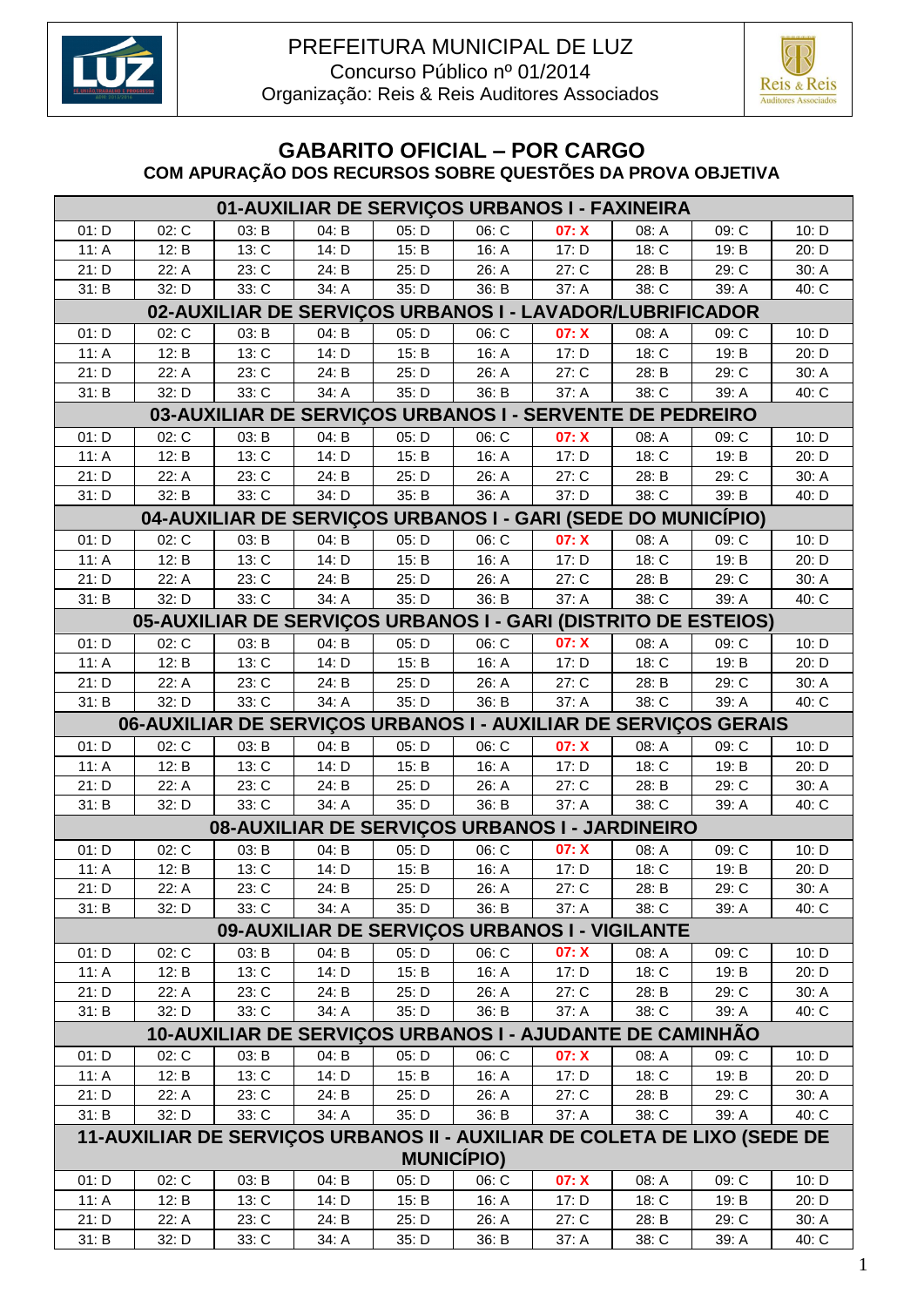



| 12-AUXILIAR DE SERVIÇOS URBANOS II - AUXILIAR DE COLETA DE LIXO (DISTRITO DE<br><b>ESTEIO)</b> |                     |                                                                        |       |                                 |                             |                               |       |       |       |  |
|------------------------------------------------------------------------------------------------|---------------------|------------------------------------------------------------------------|-------|---------------------------------|-----------------------------|-------------------------------|-------|-------|-------|--|
| 01: D                                                                                          | 02: C               | 03: B                                                                  | 04: B | 05: D                           | 06: C                       | 07: X                         | 08: A | 09: C | 10: D |  |
| 11: A                                                                                          | $\overline{1}$ 2: B | 13: C                                                                  | 14: D | 15: B                           | 16: A                       | 17: D                         | 18: C | 19: B | 20: D |  |
| 21: D                                                                                          | 22: A               | 23: C                                                                  | 24: B | 25: D                           | 26: A                       | 27: C                         | 28: B | 29: C | 30: A |  |
| 31: B                                                                                          | 32: D               | 33: C                                                                  | 34: A | 35: D                           | 36: B                       | 37: A                         | 38: C | 39: A | 40: C |  |
| 13-ASSISTENTE DE SERVIÇOS URBANOS I - OPERADOR DE TRATOR PNEU                                  |                     |                                                                        |       |                                 |                             |                               |       |       |       |  |
| 01: D                                                                                          | 02: C               | 03: B                                                                  | 04: B | 05: D                           | 06: C                       | 07: X                         | 08: A | 09: C | 10: D |  |
| 11: A                                                                                          | 12: B               | 13: C                                                                  | 14: D | 15: B                           | 16: A                       | 17: D                         | 18: C | 19: B | 20: D |  |
| 21: D                                                                                          | 22: A               | 23: C                                                                  | 24: B | 25: D                           | 26: A                       | 27: C                         | 28: B | 29: C | 30: A |  |
| $31:$ C                                                                                        | 32: D               | 33: C                                                                  | 34: A | 35: B                           | 36: C                       | 37: D                         | 38: B | 39: A | 40: B |  |
|                                                                                                |                     | 14-ASSISTENTE DE SERVIÇOS URBANOS I - PEDREIRO                         |       |                                 |                             |                               |       |       |       |  |
| 01: D                                                                                          | 02: C               | 03: B                                                                  | 04: B | 05: D                           | 06: C                       | 07: X                         | 08: A | 09: C | 10: D |  |
| 11: A                                                                                          | 12: B               | 13: C                                                                  | 14: D | 15: B                           | 16: A                       | 17: D                         | 18: C | 19: B | 20: D |  |
| 21: D                                                                                          | 22: A               | 23: C                                                                  | 24: B | 25: D                           | 26: A                       | 27: C                         | 28: B | 29: C | 30: A |  |
| 31: D                                                                                          | 32: B               | 33: C                                                                  | 34: D | 35: B                           | 36: A                       | 37: D                         | 38:C  | 39: B | 40: D |  |
|                                                                                                |                     | 15-ASSISTENTE DE SERVIÇOS URBANOS I - MOTORISTA (SEDE DO MUNICÍPIO)    |       |                                 |                             |                               |       |       |       |  |
| 01: D                                                                                          | 02: C               | 03: B                                                                  | 04: B | 05: D                           | 06: C                       | 07: X                         | 08: A | 09: C | 10: D |  |
| 11: A                                                                                          | 12: B               | 13: C                                                                  | 14: D | 15: B                           | 16: A                       | 17: D                         | 18: C | 19: B | 20: D |  |
| 21: D                                                                                          | 22: A               | 23: C                                                                  | 24: B | 25: D                           | 26: A                       | 27: C                         | 28: B | 29: C | 30: A |  |
| 31: C                                                                                          | 32: D               | 33: C                                                                  | 34: A | 35: B                           | 36: C                       | 37: D                         | 38: B | 39: A | 40: B |  |
|                                                                                                |                     | 16-ASSISTENTE DE SERVIÇOS URBANOS I - MOTORISTA (DISTRITO DE ESTEIO)   |       |                                 |                             |                               |       |       |       |  |
| 01: D                                                                                          | 02: C               | 03: B                                                                  | 04: B | 05: D                           | 06: C                       | 07: X                         | 08: A | 09: C | 10: D |  |
| 11: A                                                                                          | $\overline{1}$ 2: B | 13: C                                                                  | 14: D | 15: B                           | 16: A                       | 17: D                         | 18: C | 19: B | 20: D |  |
| 21: D                                                                                          | 22: A               | 23: C                                                                  | 24: B | 25: D                           | 26: A                       | 27: C                         | 28: B | 29: C | 30: A |  |
| $31:$ C                                                                                        | 32: D               | 33: C                                                                  | 34: A | 35: B                           | 36: C                       | 37: D                         | 38: B | 39: A | 40: B |  |
|                                                                                                |                     | 17-ASSISTENTE DE SERVIÇOS URBANOS I - MOTORISTA (DISTRITO DO CAMPINHO) |       |                                 |                             |                               |       |       |       |  |
| 01: D                                                                                          | 02: C               | 03: B                                                                  | 04: B | 05: D                           | 06: C                       | 07: X                         | 08: A | 09: C | 10: D |  |
| 11: A                                                                                          | 12: B               | 13: C                                                                  | 14: D | 15: B                           | 16: A                       | 17: D                         | 18: C | 19: B | 20: D |  |
| 21: D                                                                                          | 22: A               | 23: C                                                                  | 24: B | 25: D                           | 26: A                       | 27: C                         | 28: B | 29: C | 30: A |  |
| $31:$ C                                                                                        | 32: D               | 33: C                                                                  | 34: A | 35: B                           | 36: C                       | 37: D                         | 38: B | 39: A | 40: B |  |
|                                                                                                |                     |                                                                        |       | <b>18-MONITOR DE TELECENTRO</b> |                             |                               |       |       |       |  |
| 01: D                                                                                          | $\overline{02}$ : B | 03: D                                                                  | 04: B | 05: A                           | 06: C                       | 07: C                         | 08: B | 09: A | 10: C |  |
| 11: A                                                                                          | 12: X               | 13: D                                                                  | 14: X | 15: D                           | 16: D                       | 17: C                         | 18: D | 19: D | 20: A |  |
| 21: X                                                                                          | 22: X               | 23: B                                                                  | 24: D | 25: C                           | 26: A                       | 27: C                         | 28: B | 29: C | 30: A |  |
| 31: D                                                                                          | 32: D               | 33: C                                                                  | 34: A | 35: B                           | 36: D                       | 37: C                         | 38: A | 39: B | 40: C |  |
|                                                                                                |                     |                                                                        |       |                                 | <b>19-ORIENTADOR SOCIAL</b> |                               |       |       |       |  |
|                                                                                                |                     |                                                                        |       |                                 |                             |                               |       |       |       |  |
| 01: D                                                                                          | 02: B               | 03: D                                                                  | 04: B | 05: A                           | 06: C                       | 07: C                         | 08: B | 09: A | 10: C |  |
| 11: $A$                                                                                        | 12: X               | 13: D                                                                  | 14: X | 15: D                           | 16: D                       | 17: C                         | 18: D | 19: D | 20: A |  |
| 21: X                                                                                          | 22: X               | 23: B                                                                  | 24: D | 25: C                           | 26: A                       | 27: C                         | 28: B | 29: C | 30: A |  |
| 31: B                                                                                          | 32: A               | 33: D                                                                  | 34: B | 35: C                           | 36: A                       | 37: B                         | 38: D | 39: D | 40: D |  |
|                                                                                                |                     |                                                                        |       |                                 |                             | 20-TÉCNICO DE PROGRAMA SOCIAL |       |       |       |  |
| 01: D                                                                                          | 02: B               | 03: D                                                                  | 04: B | 05: A                           | 06: C                       | 07: C                         | 08: B | 09: A | 10: C |  |
| 11: A                                                                                          | 12: X               | 13: D                                                                  | 14: X | 15: D                           | 16: D                       | 17: C                         | 18: D | 19: D | 20: A |  |
| 21: X                                                                                          | 22: X               | 23: B                                                                  | 24: D | 25: C                           | 26: A                       | $27:$ C                       | 28: B | 29: C | 30: A |  |
| 31: B                                                                                          | 32: A               | 33: D                                                                  | 34: B | 35: C                           | 36: A                       | 37: B                         | 38: D | 39: D | 40: D |  |
|                                                                                                |                     | 21-INSTRUTOR CULTURAL - PROFESSOR DE DANÇA                             |       |                                 |                             |                               |       |       |       |  |
| 01: D                                                                                          | 02: B               | 03: D                                                                  | 04: B | 05: A                           | 06: C                       | 07: C                         | 08: B | 09: A | 10: C |  |
| 11: $A$                                                                                        | 12: X               | 13: D                                                                  | 14: X | 15: D                           | 16: D                       | 17: C                         | 18: D | 19: D | 20: A |  |
| 21: X                                                                                          | 22: X               | 23: B                                                                  | 24: D | 25: C                           | 26: A                       | 27: C                         | 28: B | 29: C | 30: A |  |
| 31: B                                                                                          | 32: A               | 33: D                                                                  | 34: B | 35: C                           | 36: A                       | 37: B                         | 38: D | 39: D | 40: D |  |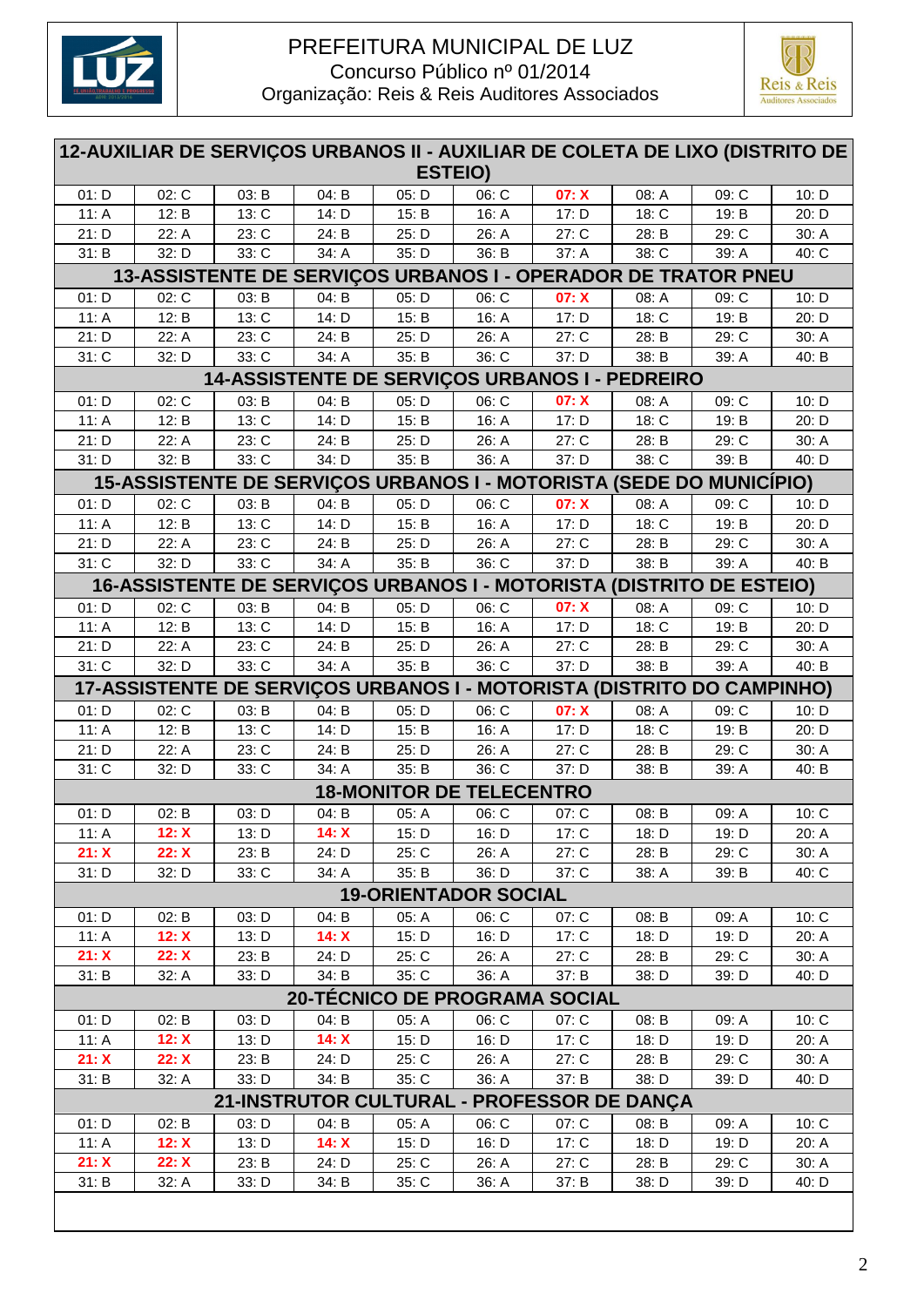



| 22-INSTRUTOR CULTURAL - PROFESSOR DE CAPOEIRA |       |       |       |       |                                                                         |       |       |       |       |  |
|-----------------------------------------------|-------|-------|-------|-------|-------------------------------------------------------------------------|-------|-------|-------|-------|--|
| 01: D                                         | 02: B | 03: D | 04: B | 05: A | 06: C                                                                   | 07: C | 08: B | 09: A | 10: C |  |
| 11: A                                         | 12: X | 13: D | 14: X | 15: D | 16: D                                                                   | 17: C | 18: D | 19: D | 20: A |  |
| 21: X                                         | 22: X | 23: B | 24: D | 25: C | 26: A                                                                   | 27: C | 28: B | 29: C | 30: A |  |
| 31: B                                         | 32: A | 33: D | 34: B | 35: C | 36: A                                                                   | 37: B | 38: D | 39: D | 40: D |  |
|                                               |       |       |       |       | 23-ASSISTENTE DE SERVIÇOS URBANOS II - OPERADOR DE MÁQUINA PESADA (SEDE |       |       |       |       |  |
|                                               |       |       |       |       | <b>DO MUNICÍPIO)</b>                                                    |       |       |       |       |  |
| 01: D                                         | 02: C | 03: B | 04: B | 05: D | 06: C                                                                   | 07: X | 08: A | 09: C | 10: D |  |
| 11: A                                         | 12: B | 13: C | 14: D | 15: B | 16: A                                                                   | 17: D | 18: C | 19: B | 20: D |  |
| 21: D                                         | 22: A | 23: C | 24: B | 25: D | 26: A                                                                   | 27: C | 28: B | 29: C | 30: A |  |
| $31:$ C                                       | 32: D | 33: C | 34: A | 35: B | 36: C                                                                   | 37: D | 38: B | 39: A | 40: B |  |
|                                               |       |       |       |       | 24-ASSISTENTE DE SERVIÇOS URBANOS II - OPERADOR DE MÁQUINA PESADA       |       |       |       |       |  |
|                                               |       |       |       |       | (DISTRITO DE ESTEIOS)                                                   |       |       |       |       |  |
| 01: D                                         | 02: C | 03: B | 04: B | 05: D | 06: C                                                                   | 07: X | 08: A | 09: C | 10: D |  |
| 11: A                                         | 12: B | 13: C | 14: D | 15: B | 16: A                                                                   | 17: D | 18: C | 19: B | 20: D |  |
| 21: D                                         | 22: A | 23: C | 24: B | 25: D | 26: A                                                                   | 27: C | 28: B | 29: C | 30: A |  |
| $31:$ C                                       | 32: D | 33: C | 34: A | 35: B | 36: C                                                                   | 37: D | 38: B | 39: A | 40: B |  |
|                                               |       |       |       |       | 25-TÉCNICO SUPERIOR - PSICÓLOGO                                         |       |       |       |       |  |
| 01: D                                         | 02: B | 03: D | 04: B | 05: A | 06: C                                                                   | 07: C | 08: B | 09: A | 10: C |  |
| 11: A                                         | 12: X | 13: D | 14: X | 15: D | 16: D                                                                   | 17: C | 18: D | 19: D | 20: A |  |
| 21: X                                         | 22: X | 23: B | 24: D | 25: C | 26: A                                                                   | 27: C | 28: B | 29: C | 30: A |  |
| 31: X                                         | 32: X | 33: B | 34: X | 35: C | 36: B                                                                   | 37: X | 38: A | 39: D | 40: B |  |
|                                               |       |       |       |       | <b>26-TÉCNICO SUPERIOR - ADVOGADO</b>                                   |       |       |       |       |  |
| 01: D                                         | 02: B | 03: D | 04: B | 05: A | 06: C                                                                   | 07: C | 08: B | 09: A | 10: C |  |
| 11: A                                         | 12: X | 13: D | 14: X | 15: D | 16: D                                                                   | 17: C | 18: D | 19: D | 20: A |  |
| 21: X                                         | 22: X | 23: B | 24: D | 25: C | 26: A                                                                   | 27:C  | 28: B | 29: C | 30: A |  |
| 31: B                                         | 32: B | 33: A | 34: X | 35: C | 36: B                                                                   | 37: A | 38: C | 39: X | 40: C |  |
|                                               |       |       |       |       | 27-AUXILIAR ADMINISTRATIVO DA EDUCAÇÃO BÁSICA - AAEB                    |       |       |       |       |  |
| 01: D                                         | 02: B | 03: D | 04: B | 05: A | 06: C                                                                   | 07: C | 08: B | 09: A | 10: C |  |
| 11: A                                         | 12: X | 13: D | 14: X | 15: D | 16: D                                                                   | 17: C | 18: D | 19: D | 20: A |  |
| 21: X                                         | 22: X | 23: B | 24: D | 25: C | 26: A                                                                   | 27:C  | 28: B | 29: C | 30: A |  |
| 31: X                                         | 32: D | 33: B | 34: C | 35: A | 36: A                                                                   | 37: D | 38: D | 39: A | 40: B |  |
|                                               |       |       |       |       | 28-ESPECIALISTA DA EDUCAÇÃO BÁSICA - EEB - SUPERVISOR                   |       |       |       |       |  |
| 01: D                                         | 02: B | 03: D | 04: B | 05: A | 06: C                                                                   | 07: C | 08: B | 09: A | 10: C |  |
| 11: A                                         | 12: X | 13: D | 14: X | 15: D | 16: D                                                                   | 17: C | 18: D | 19: D | 20: A |  |
| 21: X                                         | 22: X | 23: B | 24: D | 25: C | 26: A                                                                   | 27: C | 28: B | 29: C | 30: A |  |
| 31: A                                         | 32: B | 33: X | 34: X | 35: D | 36: B                                                                   | 37: D | 38: C | 39: B | 40: A |  |
|                                               |       |       |       |       | 29-ESPECIALISTA DA EDUCAÇÃO BÁSICA - EEB - PSICOPEDAGOGO                |       |       |       |       |  |
| 01: D                                         | 02: B | 03: D | 04: B | 05: A | 06: C                                                                   | 07: C | 08: B | 09: A | 10: C |  |
| 11: A                                         | 12: X | 13: D | 14: X | 15: D | 16: D                                                                   | 17: C | 18: D | 19: D | 20: A |  |
| 21: X                                         | 22: X | 23: B | 24: D | 25: C | 26: A                                                                   | 27: C | 28: B | 29: C | 30: A |  |
| 31: A                                         | 32: B | 33: D | 34: C | 35: D | 36: A                                                                   | 37: B | 38: C | 39: D | 40: B |  |
|                                               |       |       |       |       | 30-TÉCNICO MEDIO DA EDUCAÇÃO BASICA - TMEB - ASSISTENTE ADMINISTRATIVO  |       |       |       |       |  |
| 01: D                                         | 02: B | 03: D | 04: B | 05: A | 06: C                                                                   | 07: C | 08: B | 09: A | 10: C |  |
| 11: A                                         | 12: X | 13: D | 14: X | 15: D | 16: D                                                                   | 17: C | 18: D | 19: D | 20: A |  |
| 21: X                                         | 22: X | 23: B | 24: D | 25: C | 26: A                                                                   | 27: C | 28: B | 29: C | 30: A |  |
| 31: X                                         | 32: D | 33: B | 34: C | 35: A | 36: A                                                                   | 37: D | 38: D | 39: A | 40: B |  |
|                                               |       |       |       |       | 31-TÉCNICO MEDIO DA EDUCAÇÃO BASICA - TMEB - TÉCNICO EM INFORMÁTICA     |       |       |       |       |  |
| 01: D                                         | 02: B | 03: D | 04: B | 05: A | 06: C                                                                   | 07: C | 08: B | 09: A | 10: C |  |
| 11: A                                         | 12: X | 13: D | 14: X | 15: D | 16: D                                                                   | 17: C | 18: D | 19: D | 20: A |  |
| 21: X                                         | 22: X | 23: B | 24: D | 25: C | 26: A                                                                   | 27: C | 28: B | 29: C | 30: A |  |
| 31: D                                         | 32: D | 33: C | 34: A | 35: B | 36: D                                                                   | 37: C | 38: A | 39: B | 40: C |  |
|                                               |       |       |       |       |                                                                         |       |       |       |       |  |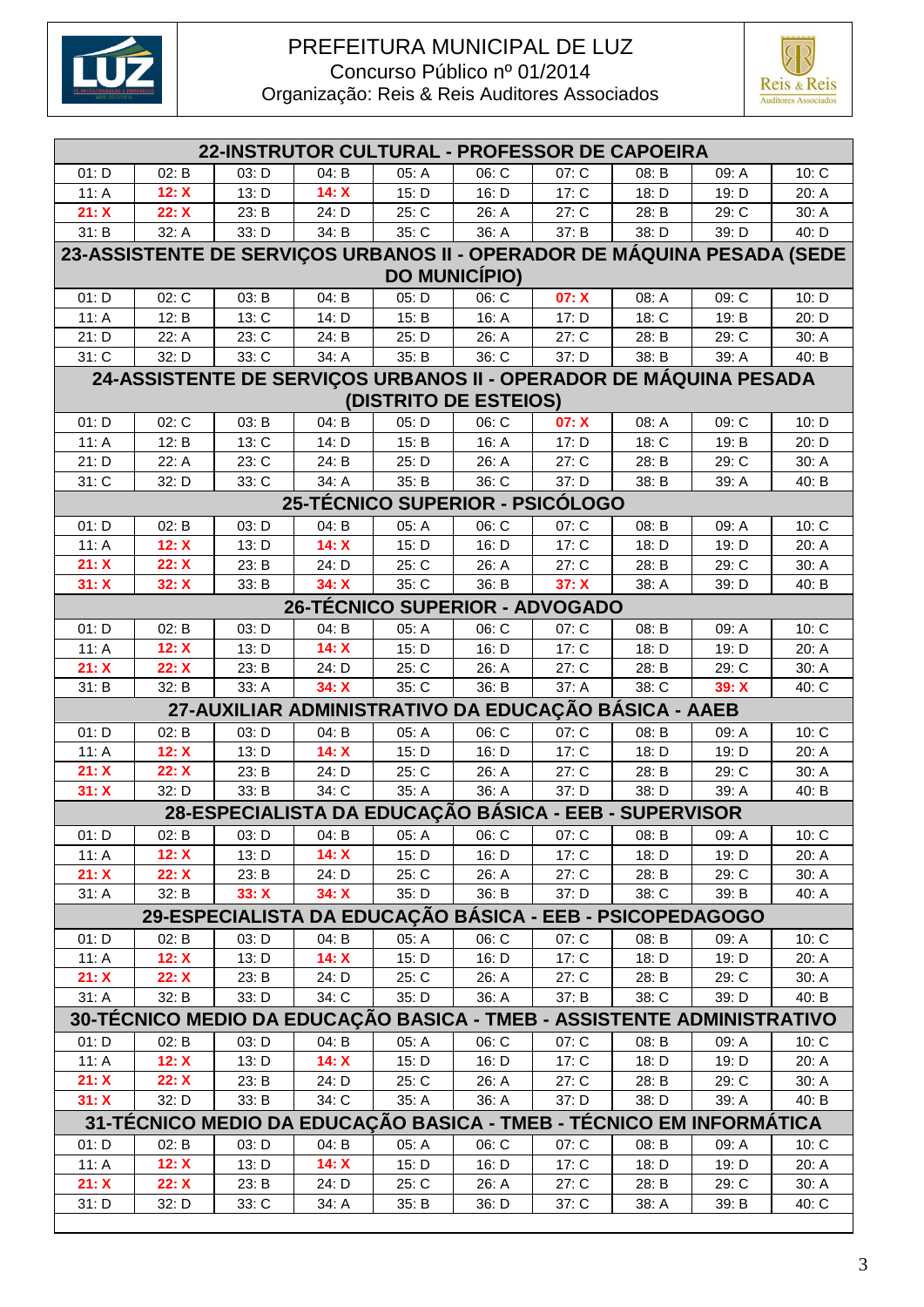



| <b>32-TÉCNICO SUPERIOR DE SAUDE 2 - TSS 2 - MÉDICO VETERINARIO</b> |                                                                      |       |       |       |                                                         |         |       |       |       |  |  |
|--------------------------------------------------------------------|----------------------------------------------------------------------|-------|-------|-------|---------------------------------------------------------|---------|-------|-------|-------|--|--|
| 01: D                                                              | 02: B                                                                | 03: D | 04: B | 05: A | 06: C                                                   | 07: C   | 08: B | 09: A | 10: C |  |  |
| 11: A                                                              | 12: X                                                                | 13: D | 14: X | 15: D | 16: D                                                   | 17: C   | 18: D | 19: D | 20: A |  |  |
| 21: X                                                              | 22: X                                                                | 23: B | 24: D | 25: C | 26: A                                                   | 27: C   | 28: B | 29: C | 30: A |  |  |
| 31: C                                                              | 32: C                                                                | 33: B | 34: D | 35: B | 36: D                                                   | 37: A   | 38: A | 39: C | 40: C |  |  |
| <b>33-TÉCNICO SUPERIOR DE SAÚDE 2 - TSS 2 - ASSISTENTE SOCIAL</b>  |                                                                      |       |       |       |                                                         |         |       |       |       |  |  |
| 01: D                                                              | 02: B                                                                | 03: D | 04: B | 05: A | 06: C                                                   | 07: C   | 08: B | 09: A | 10: C |  |  |
| 11: A                                                              | 12: X                                                                | 13: D | 14: X | 15: D | 16: D                                                   | 17: C   | 18: D | 19: D | 20: A |  |  |
| 21: X                                                              | 22: X                                                                | 23: B | 24: D | 25: C | 26: A                                                   | 27: C   | 28: B | 29: C | 30: A |  |  |
| 31: C                                                              | 32: B                                                                | 33: A | 34: D | 35: B | 36: D                                                   | 37: C   | 38: A | 39: B | 40: C |  |  |
| 34-TÉCNICO SUPERIOR DE SAÚDE 2 - TSS 2 - TERAPEUTA OCUPACIONAL     |                                                                      |       |       |       |                                                         |         |       |       |       |  |  |
| 01: D                                                              | 02: B                                                                | 03: D | 04: B | 05: A | 06: C                                                   | 07: C   | 08: B | 09: A | 10: C |  |  |
| 11: A                                                              | 12: X                                                                | 13: D | 14: X | 15: D | 16: D                                                   | 17: C   | 18: D | 19: D | 20: A |  |  |
| 21: X                                                              | 22: X                                                                | 23: B | 24: D | 25: C | 26: A                                                   | 27: C   | 28: B | 29: C | 30: A |  |  |
| 31: C                                                              | 32: B                                                                | 33: A | 34: D | 35: B | 36: D                                                   | 37: B   | 38: D | 39: A | 40: C |  |  |
| <b>35-TÉCNICO SUPERIOR DE SAUDE 2 - TSS 2 - FONOAUDIÓLOGO</b>      |                                                                      |       |       |       |                                                         |         |       |       |       |  |  |
| 01: D                                                              | 02: B                                                                | 03: D | 04: B | 05: A | 06: C                                                   | 07: C   | 08: B | 09: A | 10: C |  |  |
| 11: A                                                              | 12: X                                                                | 13: D | 14: X | 15: D | 16: D                                                   | 17: C   | 18: D | 19: D | 20: A |  |  |
| 21: X                                                              | 22: X                                                                | 23: B | 24: D | 25: C | 26: A                                                   | 27: C   | 28: B | 29: C | 30: A |  |  |
| 31: C                                                              | 32: B                                                                | 33: A | 34: D | 35: B | 36: C                                                   | 37: A   | 38: D | 39: A | 40: B |  |  |
|                                                                    |                                                                      |       |       |       | 36-TÉCNICO SUPERIOR DE SAÚDE 2 - TSS 2 - NUTRICIONISTA  |         |       |       |       |  |  |
| 01: D                                                              | 02: B                                                                | 03: D | 04: B | 05: A | 06: C                                                   | 07: C   | 08: B | 09: A | 10: C |  |  |
| 11: A                                                              | 12: X                                                                | 13: D | 14: X | 15: D | 16: D                                                   | 17: C   | 18: D | 19: D | 20: A |  |  |
| 21: X                                                              | 22: X                                                                | 23: B | 24: D | 25: C | 26: A                                                   | 27: C   | 28: B | 29: C | 30: A |  |  |
| 31: C                                                              | 32: B                                                                | 33: A | 34: D | 35: B | 36: C                                                   | 37: D   | 38: A | 39: B | 40: D |  |  |
|                                                                    | 37-TÉCNICO SUPERIOR DE SAUDE 3 - TSS3 - PROFESSOR DE EDUCAÇÃO FÍSICA |       |       |       |                                                         |         |       |       |       |  |  |
| 01: D                                                              | 02: B                                                                | 03: D | 04: B | 05: A | 06: C                                                   | 07: C   | 08: B | 09: A | 10: C |  |  |
| 11: A                                                              | 12: X                                                                | 13: D | 14: X | 15: D | 16: D                                                   | 17: C   | 18: D | 19: D | 20: A |  |  |
| 21: X                                                              | 22: X                                                                | 23: B | 24: D | 25: C | 26: A                                                   | 27: C   | 28: B | 29: C | 30: A |  |  |
| 31: A                                                              | 32: B                                                                | 33: D | 34: C | 35: D | 36: D                                                   | 37: C   | 38: B | 39: A | 40: D |  |  |
|                                                                    |                                                                      |       |       |       | 38-TÉCNICO MÉDIO DE SAÚDE 2 - TÉCNICO EM HIGIENE DENTAL |         |       |       |       |  |  |
| 01: D                                                              | 02: B                                                                | 03: D | 04: B | 05: A | 06: C                                                   | 07: C   | 08: B | 09: A | 10: C |  |  |
| 11: $A$                                                            | 12: X                                                                | 13: D | 14: X | 15: D | 16: D                                                   | 17: C   | 18: D | 19: D | 20: A |  |  |
| 21: X                                                              | 22: X                                                                | 23: B | 24: D | 25: C | 26: A                                                   | 27: C   | 28: B | 29: C | 30: A |  |  |
| 31: B                                                              | 32: D                                                                | 33: C | 34: B | 35: A | 36: D                                                   | 37: A   | 38: D | 39: B | 40: D |  |  |
|                                                                    |                                                                      |       |       |       | 39-TÉCNICO MÉDIO DE SAÚDE 2 - OFICINEIRO                |         |       |       |       |  |  |
| 01: D                                                              | 02: B                                                                | 03: D | 04: B | 05: A | 06: C                                                   | 07: C   | 08: B | 09: A | 10: C |  |  |
| 11: A                                                              | 12: X                                                                | 13: D | 14: X | 15: D | 16: D                                                   | 17: C   | 18: D | 19: D | 20: A |  |  |
| 21: X                                                              | 22: X                                                                | 23: B | 24: D | 25: C | 26: A                                                   | 27: C   | 28: B | 29: C | 30: A |  |  |
| 31: B                                                              | 32: A                                                                | 33: D | 34: B | 35: C | 36: A                                                   | 37: B   | 38: D | 39: D | 40: D |  |  |
|                                                                    | 40- TÉCNICO MÉDIO DE SAÚDE 2 - ASSISTENTE DE EDUCADOR FÍSICO         |       |       |       |                                                         |         |       |       |       |  |  |
| 01: D                                                              | 02: B                                                                | 03: D | 04: B | 05: A | 06: C                                                   | 07: C   | 08: B | 09. A | 10: C |  |  |
| 11: A                                                              | 12: X                                                                | 13: D | 14: X | 15: D | 16: D                                                   | 17: C   | 18: D | 19: D | 20: A |  |  |
| 21: X                                                              | 22: X                                                                | 23: B | 24: D | 25: C | 26: A                                                   | 27: C   | 28: B | 29: C | 30: A |  |  |
| 31: C                                                              | 32: D                                                                | 33: A | 34: B | 35: D | 36: C                                                   | 37: B   | 38: C | 39: B | 40: D |  |  |
|                                                                    | 41- AGENTE DE SAÚDE 1 - AS 1 - AUXILIAR DE CONSULTÓRIO ODONTOLÓGICO  |       |       |       |                                                         |         |       |       |       |  |  |
| 01: C                                                              | 02: B                                                                | 03: D | 04: D | 05: B | 06: C                                                   | 07: B   | 08: A | 09: C | 10: A |  |  |
| 11: C                                                              | 12: A                                                                | 13: C | 14: D | 15: B | 16: D                                                   | 17: $A$ | 18: B | 19: B | 20: B |  |  |
| 21: D                                                              | 22: B                                                                | 23: A | 24: D | 25: B | 26: A                                                   | 27: B   | 28: C | 29: D | 30: B |  |  |
| 31: D                                                              | 32: B                                                                | 33: A | 34: C | 35: C | 36: D                                                   | 37: A   | 38: B | 39: C | 40: D |  |  |
|                                                                    |                                                                      |       |       |       |                                                         |         |       |       |       |  |  |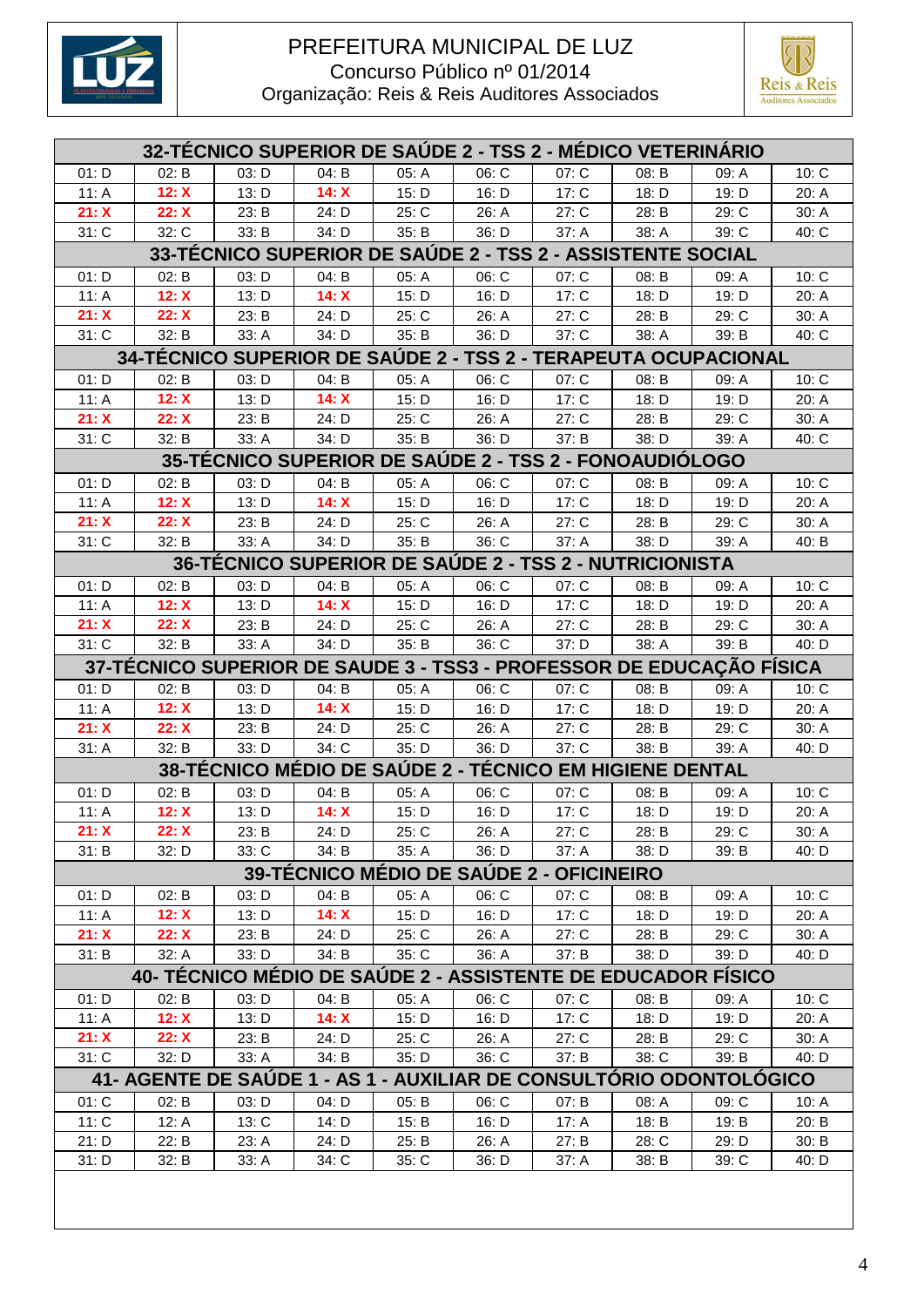



|                                                                 | 42- AGENTE DE SAUDE 1 - AS 1 - AGENTE DE COMBATE AS ENDEMIAS |                                                                           |       |       |                                             |         |       |       |       |  |  |
|-----------------------------------------------------------------|--------------------------------------------------------------|---------------------------------------------------------------------------|-------|-------|---------------------------------------------|---------|-------|-------|-------|--|--|
| 01: C                                                           | 02: B                                                        | 03: D                                                                     | 04: D | 05: B | 06: C                                       | 07: B   | 08: A | 09: C | 10: A |  |  |
| 11: C                                                           | 12: A                                                        | 13: C                                                                     | 14: D | 15: B | 16: D                                       | 17: A   | 18: B | 19: B | 20: B |  |  |
| 21: D                                                           | 22: B                                                        | 23: A                                                                     | 24: D | 25: B | 26: A                                       | 27: B   | 28: C | 29: D | 30: B |  |  |
| 31: D                                                           | 32: B                                                        | 33: A                                                                     | 34: C | 35: C | 36: A                                       | 37: C   | 38: B | 39: D | 40: A |  |  |
| 43- AGENTE DE SAÚDE 2 - AS 2 - FAXINEIRA (DISTRITO DO CAMPINHO) |                                                              |                                                                           |       |       |                                             |         |       |       |       |  |  |
| 01: C                                                           | 02: B                                                        | 03: D                                                                     | 04: D | 05: B | 06: C                                       | 07: B   | 08: A | 09: C | 10: A |  |  |
| 11: C                                                           | 12: A                                                        | 13: C                                                                     | 14: D | 15: B | 16: D                                       | 17: A   | 18: B | 19: B | 20: B |  |  |
| 21: D                                                           | 22: B                                                        | 23: A                                                                     | 24: D | 25: B | 26: A                                       | 27: B   | 28: C | 29: D | 30: B |  |  |
| 31: B                                                           | 32: D                                                        | 33: C                                                                     | 34: A | 35: D | 36: B                                       | 37: A   | 38: C | 39: A | 40: C |  |  |
|                                                                 |                                                              | 44- AGENTE DE SAUDE 2 - AS 2 - FAXINEIRA (SEDE DO MUNICIPIO)              |       |       |                                             |         |       |       |       |  |  |
| 01: C                                                           | 02: B                                                        | 03: D                                                                     | 04: D | 05: B | 06: C                                       | 07: B   | 08: A | 09: C | 10: A |  |  |
| 11: C                                                           | 12: A                                                        | 13: C                                                                     | 14: D | 15: B | 16: D                                       | 17: A   | 18: B | 19: B | 20: B |  |  |
| 21: D                                                           | 22: B                                                        | 23: A                                                                     | 24: D | 25: B | 26: A                                       | 27: B   | 28: C | 29: D | 30: B |  |  |
| 31: B                                                           | 32: D                                                        | 33: C                                                                     | 34: A | 35: D | 36: B                                       | 37: A   | 38: C | 39: A | 40: C |  |  |
|                                                                 |                                                              |                                                                           |       |       | 45-AGENTE DE SAÚDE 2 - AS 2 - RECEPCIONISTA |         |       |       |       |  |  |
| 01: C                                                           | 02: B                                                        | 03: D                                                                     | 04: D | 05: B | 06: C                                       | 07: B   | 08: A | 09: C | 10: A |  |  |
| 11: C                                                           | 12: A                                                        | 13: C                                                                     | 14: D | 15: B | 16: D                                       | 17: A   | 18: B | 19: B | 20: B |  |  |
| 21: D                                                           | 22: B                                                        | 23: A                                                                     | 24: D | 25: B | 26: A                                       | 27: B   | 28: C | 29: D | 30: B |  |  |
| 31: D                                                           | 32: B                                                        | 33: A                                                                     | 34: D | 35: X | 36: B                                       | $37:$ C | 38: A | 39: C | 40: D |  |  |
|                                                                 |                                                              | 46-AGENTE COMUNITÁRIO DE ESTRATÉGIA DE SAÚDE DA FAMÍLIA - ESF 1           |       |       |                                             |         |       |       |       |  |  |
| 01: C                                                           | 02: B                                                        | 03: D                                                                     | 04: D | 05: B | 06: C                                       | 07: B   | 08: A | 09: C | 10: A |  |  |
| 11: C                                                           | 12: A                                                        | 13: C                                                                     | 14: D | 15: B | 16: D                                       | 17: A   | 18: B | 19: B | 20: B |  |  |
| 21: D                                                           | 22: B                                                        | 23: A                                                                     | 24: D | 25: B | 26: A                                       | 27: B   | 28: C | 29: D | 30: B |  |  |
| 31: D                                                           | 32: B                                                        | 33: A                                                                     | 34: C | 35: C | 36: C                                       | 37: D   | 38: A | 39: B | 40: D |  |  |
|                                                                 |                                                              | 47-AGENTE COMUNITÁRIO DE ESTRATÉGIA DE SAÚDE DA FAMÍLIA - ESF 2           |       |       |                                             |         |       |       |       |  |  |
| 01: C                                                           | 02: B                                                        | 03: D                                                                     | 04: D | 05: B | 06: C                                       | 07: B   | 08: A | 09: C | 10: A |  |  |
| 11: C                                                           | 12: A                                                        | 13: C                                                                     | 14: D | 15: B | 16: D                                       | 17: A   | 18: B | 19: B | 20: B |  |  |
| 21: D                                                           | 22: B                                                        | 23: A                                                                     | 24: D | 25: B | 26: A                                       | 27: B   | 28: C | 29: D | 30: B |  |  |
| 31: D                                                           | 32: B                                                        | 33: A                                                                     | 34: C | 35: C | 36: C                                       | 37: D   | 38: A | 39: B | 40: D |  |  |
|                                                                 |                                                              | 48-AGENTE COMUNITÁRIO DE ESTRATÉGIA DE SAÚDE DA FAMÍLIA - ESF 3           |       |       |                                             |         |       |       |       |  |  |
| 01: C                                                           | 02: B                                                        | 03: D                                                                     | 04: D | 05: B | 06: C                                       | 07: B   | 08: A | 09: C | 10: A |  |  |
| 11: C                                                           | 12: A                                                        | 13: C                                                                     | 14: D | 15: B | 16: D                                       | 17: A   | 18: B | 19: B | 20: B |  |  |
| 21: D                                                           | 22: B                                                        | 23: A                                                                     | 24: D | 25: B | 26: A                                       | 27: B   | 28: C | 29: D | 30: B |  |  |
| 31: D                                                           | 32: B                                                        | 33: A                                                                     | 34: C | 35: C | 36: C                                       | 37: D   | 38: A | 39: B | 40: D |  |  |
|                                                                 |                                                              | 49-AGENTE COMUNITÁRIO DE ESTRATÉGIA DE SAÚDE DA FAMÍLIA - ESF 4           |       |       |                                             |         |       |       |       |  |  |
| 01: C                                                           | 02: B                                                        | 03: D                                                                     | 04: D | 05: B | 06: C                                       | 07: B   | 08: A | 09: C | 10: A |  |  |
| 11: C                                                           | 12: A                                                        | 13: C                                                                     | 14: D | 15: B | 16: D                                       | 17: A   | 18: B | 19: B | 20: B |  |  |
| 21: D                                                           | 22: B                                                        | 23: A                                                                     | 24: D | 25: B | 26: A                                       | 27: B   | 28: C | 29: D | 30: B |  |  |
| 31: D                                                           | 32: B                                                        | 33: A                                                                     | 34: C | 35: C | 36: C                                       | 37: D   | 38: A | 39: B | 40: D |  |  |
|                                                                 |                                                              | 50-AGENTE COMUNITÁRIO DE ESTRATÉGIA DE SAÚDE DA FAMÍLIA - ESF 5 (SEDE DO  |       |       |                                             |         |       |       |       |  |  |
|                                                                 |                                                              |                                                                           |       |       | <b>MUNICÍPIO)</b>                           |         |       |       |       |  |  |
| 01: C                                                           | 02: B                                                        | 03: D                                                                     | 04: D | 05: B | 06: C                                       | 07: B   | 08: A | 09: C | 10: A |  |  |
| 11: C                                                           | 12: A                                                        | 13: C                                                                     | 14: D | 15: B | 16: D                                       | 17: $A$ | 18: B | 19: B | 20: B |  |  |
| 21: D                                                           | 22: B                                                        | 23: A                                                                     | 24: D | 25: B | 26: A                                       | 27: B   | 28: C | 29: D | 30: B |  |  |
| 31: D                                                           | 32: B                                                        | 33: A                                                                     | 34: C | 35: C | 36: C                                       | 37: D   | 38: A | 39: B | 40: D |  |  |
|                                                                 |                                                              | 51-AGENTE COMUNITÁRIO DE ESTRATÉGIA DE SAÚDE DA FAMÍLIA - ESF 5 (DISTRITO |       |       |                                             |         |       |       |       |  |  |
|                                                                 |                                                              |                                                                           |       |       | <b>DE ESTEIOS)</b>                          |         |       |       |       |  |  |
| 01: C                                                           | 02: B                                                        | 03: D                                                                     | 04: D | 05: B | 06: C                                       | 07: B   | 08: A | 09: C | 10: A |  |  |
| 11: C                                                           | 12: A                                                        | 13: C                                                                     | 14: D | 15: B | 16: D                                       | 17: A   | 18: B | 19: B | 20: B |  |  |
| 21: D                                                           | 22: B                                                        | 23: A                                                                     | 24: D | 25: B | 26: A                                       | 27: B   | 28: C | 29: D | 30: B |  |  |
| 31: D                                                           | 32: B                                                        | 33: A                                                                     | 34: C | 35: C | 36: C                                       | 37: D   | 38: A | 39: B | 40: D |  |  |
|                                                                 |                                                              |                                                                           |       |       |                                             |         |       |       |       |  |  |